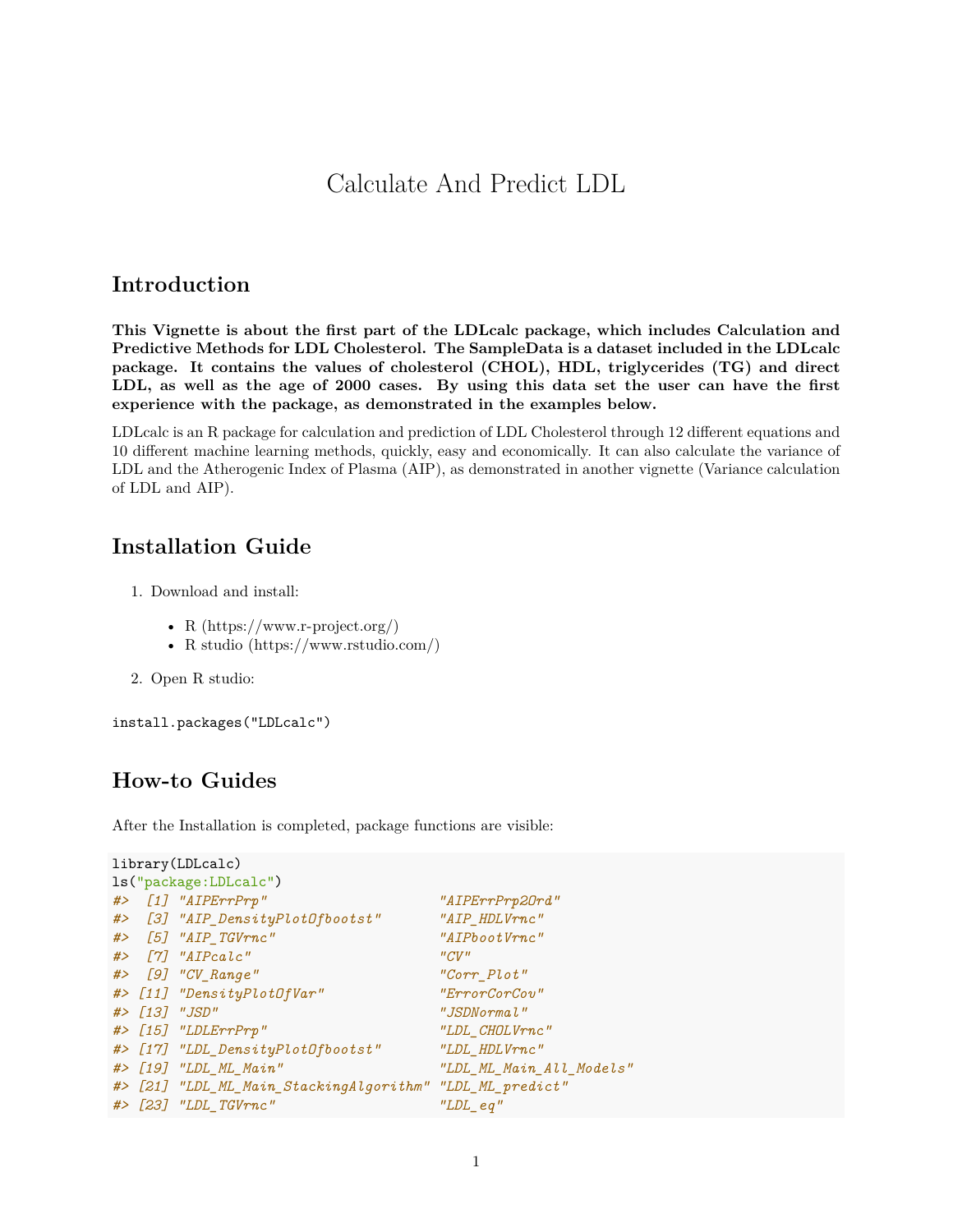|  | $\#$ > [25] "LDLallEq"         |
|--|--------------------------------|
|  | #> [27] "PlotCorrWithRegrLine" |
|  | #> [29] "SampleData"           |
|  | #> [31] "model"                |
|  | #> [33] "plotAIP_TGVrnc"       |
|  | #> [35] "plotHDLVrncToLDL"     |
|  | #> [37] "sampleA"              |

*#> [25] "LDLallEq" "LDLbootVrnc" #> [27] "PlotCorrWithRegrLine" "PlotDiscrHist" #> [29] "SampleData" "chebyshev" #> [31] "model" "plotAIP\_HDLVrnc" #> [33] "plotAIP\_TGVrnc" "plotCholVrncToLDL" #> [35] "plotHDLVrncToLDL" "plotTGVrncToLDL" #> [37] "sampleA" "sampleB"*

## **Usage and Example**

This R Package provides a pre-trained model to the user, which is called model, as well a sample data, thus enabling the user to have a first experience with the R package.

# **Data Visualization through Graph Drawing**

For the visualization of data, three functions are offered. The ReportMultiPlot, the ComparisonPlot and the corr\_Plot function.

The ReportMultiPlot function, provides information about the regression model results, the distribution plot of the error of the model (both absolute and relative values), as well as the density plot.

### **Regression results plot**

The most obvious plot to study for a linear regression model is the regression itself. If the predicted values vs the real values are plotted, it can be determined by visual inspection how close they are to our reference line of 45°. if points are far away from the line and without any definite trend, this indicates a weak to non-existent linear relationship. if, on the other hand all points lie on the diagonal, this can be a sign of overfitting.

### **Distribution plot**

This is a simple comparison between the real values and the predicted ones. The more similar these two curves are, the better. Smaller size to this plot is assigned because it provides an idea of the whole picture more than a specific metric.

### **The distribution by absolute and relative error and density plot for the real relative (percent) error.**

In the background, the error of each estimation IS calculated (both absolute and relative), and sorted from the smallest error to the largest one. Finally, they are split into different bins with the same number of observations. As can be seen, we can conclude how much of the test set had an error below a value or percentage with the first two plots. The third one is a density plot for the real relative error, with a 0-reference line, where the distribution of the errors by range can be determined.

The ComparisonPlot is a function, which allows the user to compare all models and see their MAE (Mean Absolute Error). It provides useful information about the quality of the models.

The Corrplot function provides the user information about the correlation between the data.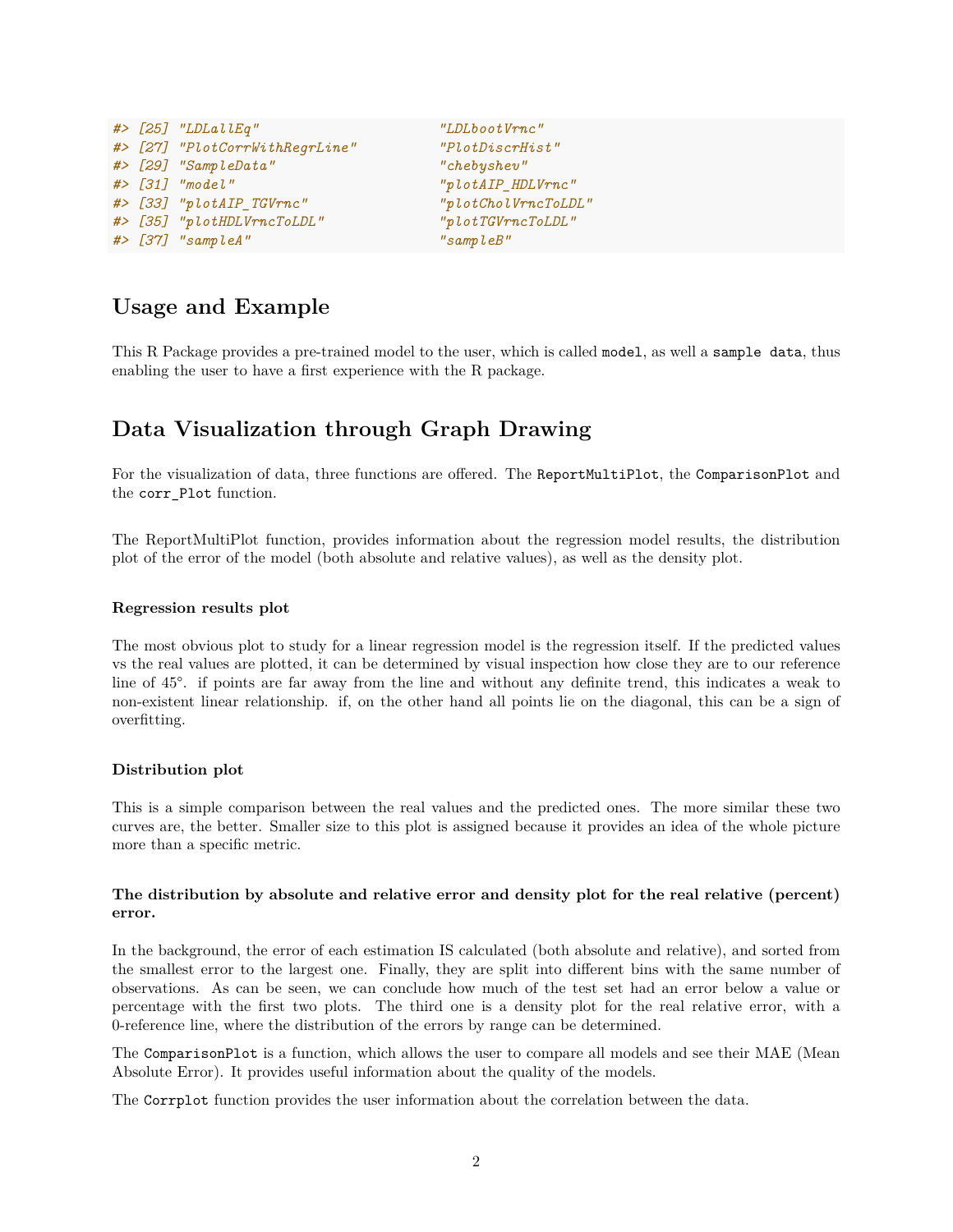**The first step for estimation of LDL Cholesterol, is to train the model. This can be carried out with the function LDL\_ML\_Main**. This function initializes and returns the ML prediction model with a diagram of 5 plots, relating different statistics on the newly created model, if Reportmultiplot=TRUE. For details, see the corresponding function help.

#### **Example:**

model = LDL\_ML\_Main(SampleData,0.7,"lm",ReportMultiPlot=TRUE)



Figure 1: Visualization of the regression performance. Provides information about the regression model results, their distribution plot and the distribution of the absolute and relative error.

Another way to derive a model for LDL estimation, is by using the stacking algorithm. The stacking algorithm is an ensemble machine learning algorithm that entails using a machine learning model to learn the best way to combine predictions from contributing ensemble members. The function for this is LDL\_ML\_Main\_StackingAlgorithm.

#### **Example:**

### stackModel = LDL\_ML\_Main\_StackingAlgorithm(SampleData,0.8,ReportMultiPlot=TRUE,ComparisonPlot=TRUE)

Another useful function of our Package is the LDL\_ML\_Main\_All\_Models. It allows the training of all available models at once.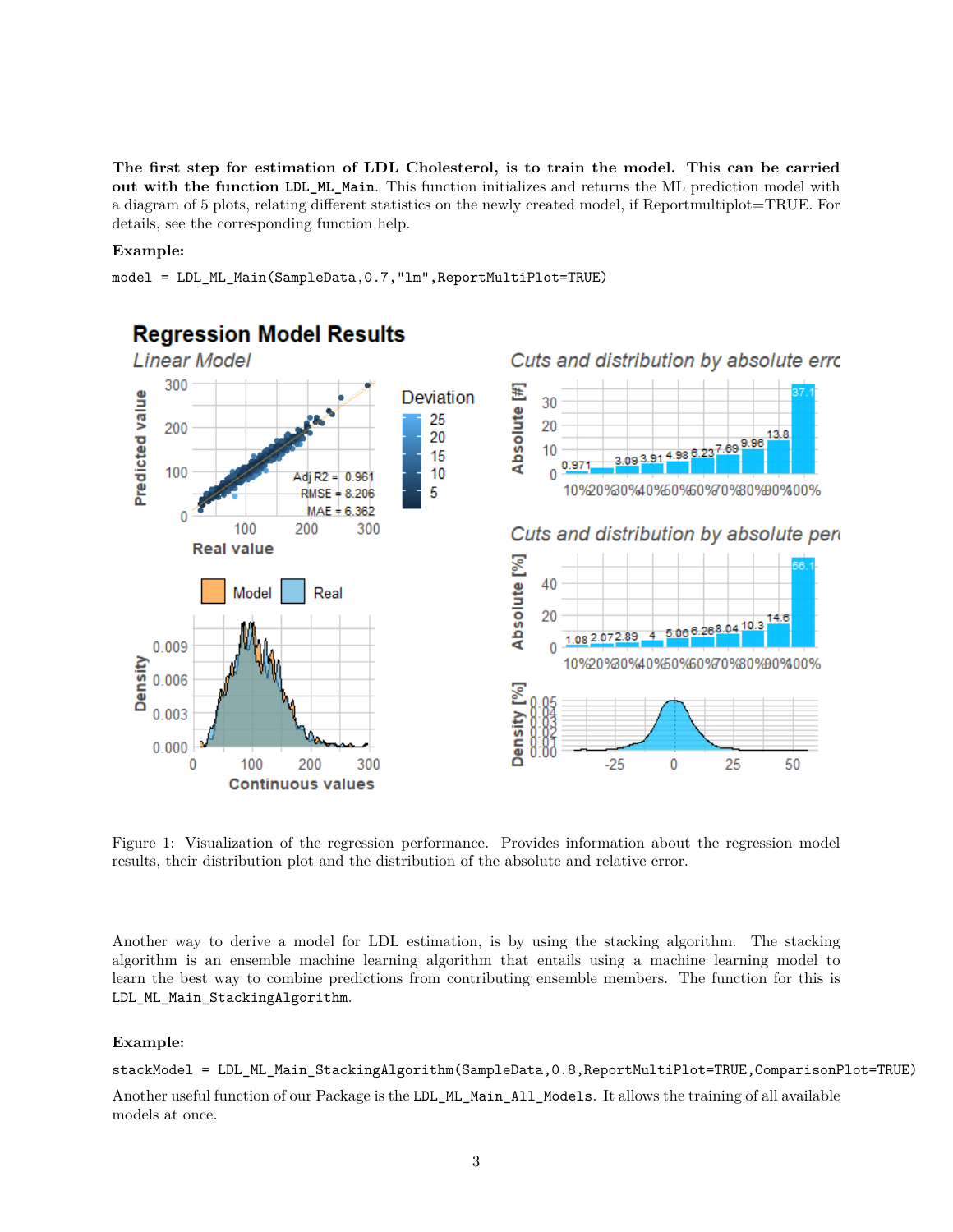

Figure 2: Visualization of the regression performance of the stacking model in a manner similar to Figure 1



Figure 3: Illustration of the comparison of ΜΑΕ (Mean Absolute Error) between the various models.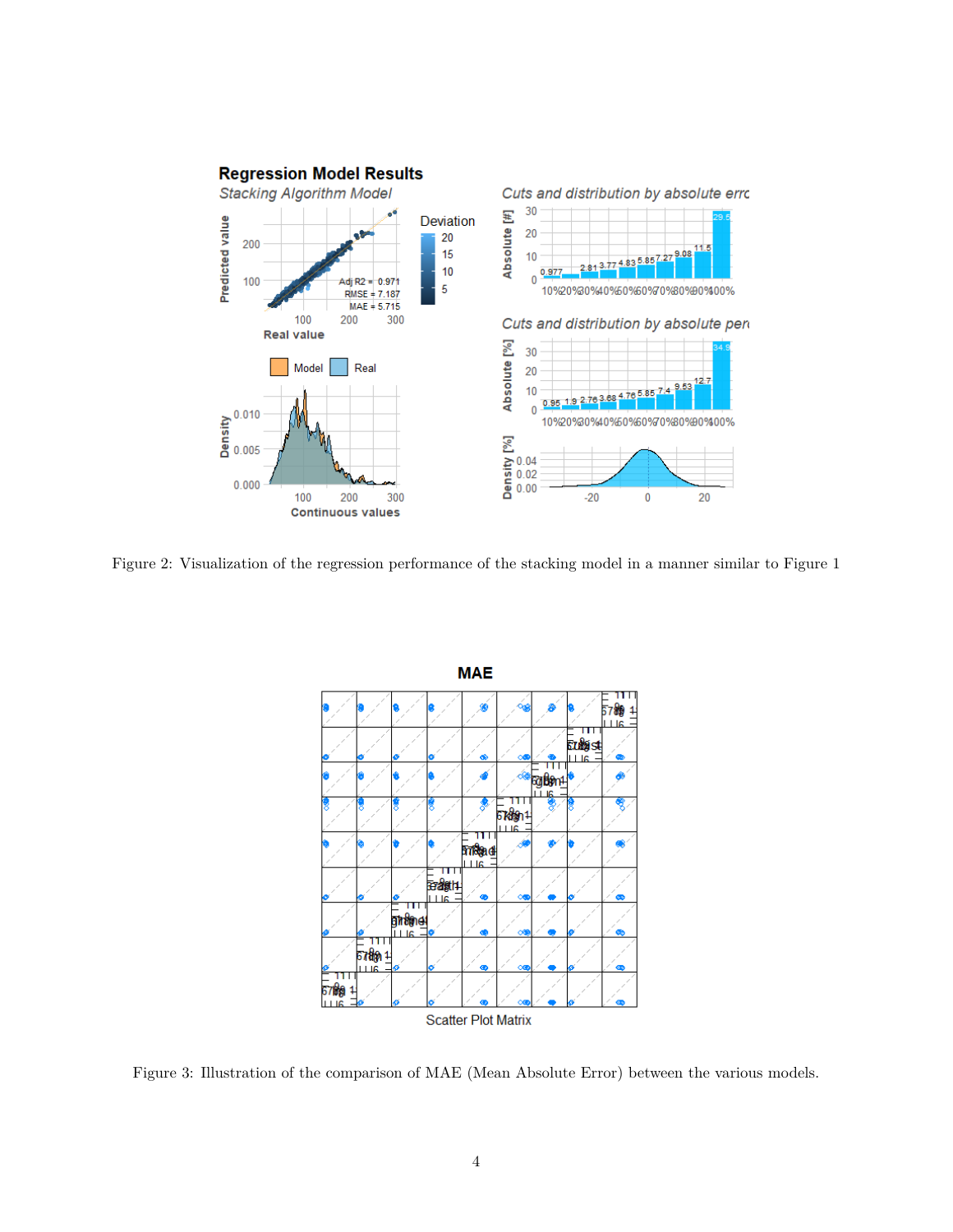**Example:**

allModels = LDL\_ML\_Main\_All\_Models(SampleData,0.8,ReportMultiPlot = FALSE,ComparisonPlot=FALSE)

**After training our model, we can proceed with the estimation of LDL values using new CHOL, HDL and TG values. The function we will use is LDL\_ML\_predict.**

#### **Example:**

Estimation of new data:

LDL\_estimation = LDL\_ML\_predict(model,data.table::data.table(CHOL=170.5,HDL=35.12,TG=175))

Estimation using the stacked Model:

LDL\_estimation = LDL\_ML\_predict(stackModel,data.table::data.table(CHOL=170.5,HDL=35.12,TG=175) Estimation using allModels:

LDL\_estimation = LDL\_ML\_predict(allModels,data.table::data.table(CHOL=170.5,HDL=35.12,TG=175))

**Apart from LDL estimation using ML methods, this package provides functions to calculate LDL through equations described in the literature (e.g Friedewald and other equations). We can use the function LDL\_eq to calculate the LDL through equations of our choice (there are 12 available equations; see the function help). Another function is the LDLallEq, which can calculate the LDL with all available equations at once. See examples below.**

**Example of LDL\_eq:** LDL\_eq(170.5,35.12,230,"Martin360")

**Example of LDLallEq:** LDLallEq(170,35,174)

**Another useful function of the LDLcalc package is the Corr\_Plot function. It draws a correlation plot in order to see the correlation between different columns of the data.**

**Example:**

Corr\_Plot(SampleData[1:5])